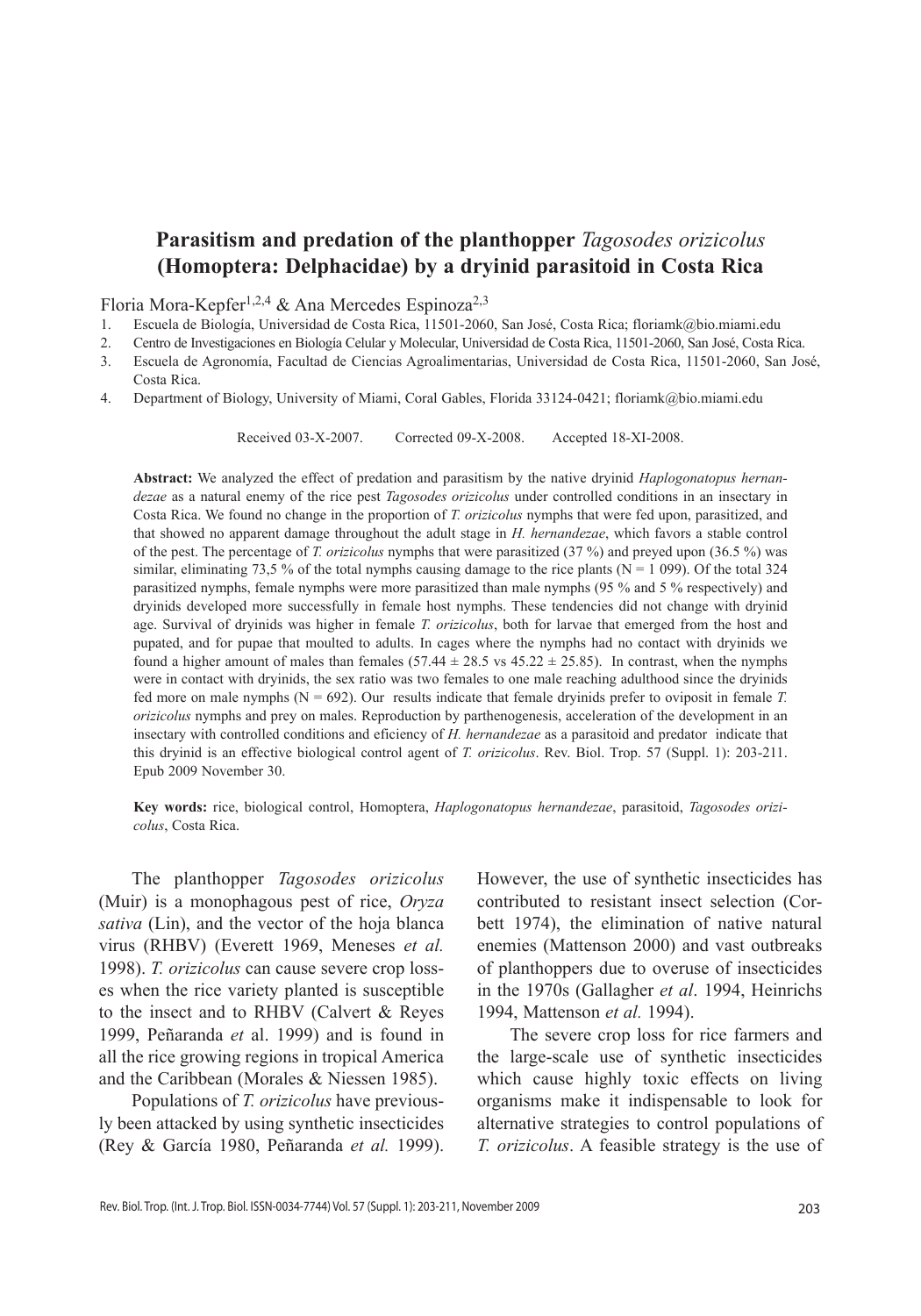natural enemies of this pest as biological control agents.

To date, the studies on natural enemies of *T. orizicolus* have included parasitoids belonging to Gonatopodinae (Hymenoptera: Dryinidae). Several species of dryinids have demonstrated satisfactory results as biological control agents of *T. orizicolus* and other delphacids (Chandra 1980a, Chua & Dyck 1982, Hernández & Bellotti 1984, Olmi 1984, Virla & Olmi 1998) as they parasitize a specific group of hosts (Virla & Olmi 1998). *Haplogonatopus vitiensis* was successfully introduced to Hawaii from the Fiji Islands to control the populations of *Perkinsiella saccharicida* Kirk., a severe pest of sugar cane (Virla & Olmi 1998). Biological control of *T. orizicolus* using the dryinid *Gonatopus* sp. has replaced the use of synthetic insecticides in Cuba since 1987 (Meneses unpubl). In Colombia, doses of 100, 200 and 300 individuals of *Haplogonatopus hernandezae* per Ha of the crop were released to control the populations of *T. orizicolus*, reaching a parasitism of 83% of the pest population (Peñaranda *et al.*1999). *H. hernandezae* has been found in Costa Rica, Colombia and Argentina (Hernández & Belloti 1984, Olmi1995, Virla & Olmi 1998). This species reproduces parthenogenetically (Olmi 1984, Hernández & Belloti 1984), generating only females (Suomalainen 1962, Johanowicz & Hoy 1998, Jervis & Kidd 1996).

Females of *H. hernandezae* feed from secretions that contain sugar, and also prey on *T. orizicolus* nymphs. They choose to paralyze certain nymphs and oviposit on other nymphs where their larvae develop (Olmi 1984, Hernández & Belloti 1984). The female captures the nymph with her anterior legs whose tarsi have been modified as quelae and feeds from the tissues and hemolymph (Hernández & Belloti 1984). Previous studies indicate that predation on nymphs in addition to oviposition in other nymphs can lead to higher mortality and more effective biological control (Olmi 1984, Waloff 1974, Kidd & Jervis 1989, Jervis *et al.* 1996).

Although in a preliminary study Hernández & Belloti (1984) suggest the biological control potential of *H. hernandezae* as an enemy of *T. orizicolus*, little is documented about its impact as a parasitoid and predator and any preference if any on specific *T. orizicolus* nymphs. Since *T. orizicolus* females cause direct damage in the rice plants by laying eggs and transmitting the hoja blanca virus, it is indispensable to achieve a biological control strategy that targets females. To date there is no study that evaluates the effect of the sex of the *T. orizicolus* nymphal instar on the success in the development of the *H. hernandezae* larva.

In this study we analyze the effect of the dryinid *H. hernandezae* as a natural enemy of *T. orizicolus*, both as a predator and as a parasitoid. We also explore the effect of this dryinid on the proportion of *T. orizicolus* nymphs that are used for oviposition or as food, and the developmental success of *H. hernandezae* larvae in nymphs of each sex.

## MATERIALS AND METHODS

**Establishment of** *T. orizicolus* **and** *H. hernandezae* **colonies:** Colonies of *T. orizicolus* in cages were established from nymphs and adults collected in rice fields in Guanacaste, Parrita and Turrúcares in Costa Rica, during 2000 and 2001. Nymphs and adults with visible signs of parasitism, such as a dark cyst on their thorax or abdomen, were isolated and reared in a small dryinid rearing cage (Chandra 1980b) to obtain *H. hernandezae* larvae that emerged from them to pupate on the rice leaves (Fig. 1.). The *T. orizicolus* colonies (Mora *et al*. 2007) and the dryinids were reared continuously in cages in an insectary under controlled conditions, humidity of 70-80% and temperature (25-30 °C). The *T. orizicolus* individuals in cages fed from Blue Bonnet 50 rice plants placed on a flat tray filled with 10 cm of water to exclude ants and other insects. The dryinid cages consisted of a cylindrical container placed on a rice plant (Chandra 1980b). Two or three rice leaves were placed inside the cage and held by foam taps in each end to avoid the escape of the dryinid. Individual dryinids were isolated in each container.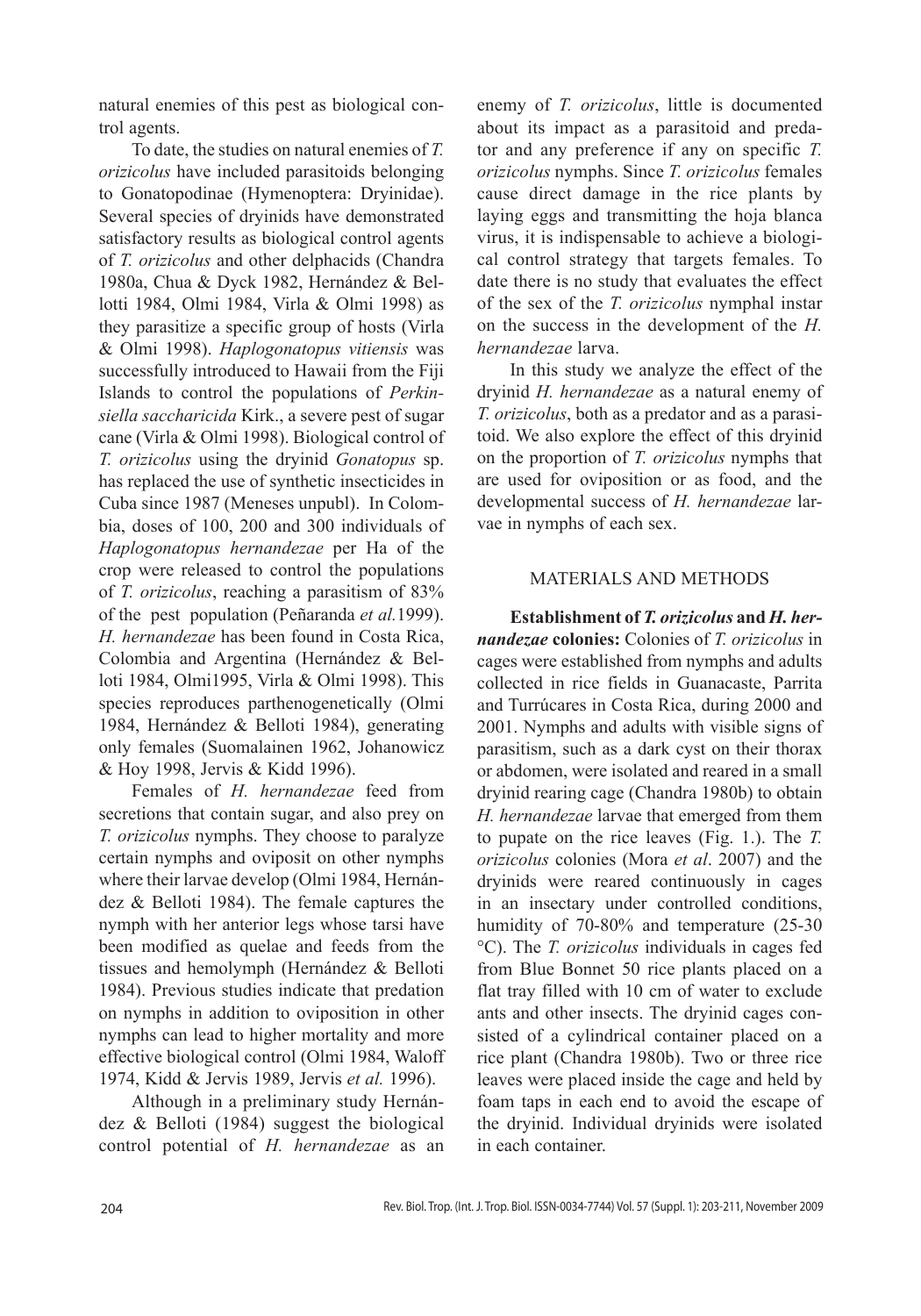

Fig. 1. Developmental stages of *H. hernandezae.* A) *T. orizicolus* nymph with a cyst caused by a dryinid larva. B) Young pupa (3 days from emerging from the host. C) Mature pupa about to emerge as an adult. D) Female adult.

**Parasitism and predation observations:**  We observed each of the containers with a single parasitized *T. orizicolus* nymph on a daily basis. We recorded the sex of the dryinid that emerged and the sex of the nymph that reached the adult stage, the duration of the complete life cycle and of each developmental stage. We also recorded the number of progeny for each dryinid, their survival rate, maximum developmental stage reached, and the quantity of parasitoid cysts in each nymph of *T. orizicolus*.

We introduced ten nymphs of instar 3-4 every day to each container with a single female dryinid. On the following day, the nymphs were kept in that container and the female dryinid was transferred to a new container with ten new nymphs, and so on until the dryinid died.

Because dryinids sometimes did not immediately kill nymphs on which they fed, we quantified the number of predated nymphs in each container and the remaining nymphs were observed for the next two days to register the total individuals that survived predation attacks. To ensure that this attack had caused the death of the host, we observed each nymph under a stereoscope, since the physical feeding is a clear indicator of the destructive host feeding.

We observed the remaining nymphs for eight days after they were exposed to the wasp to detect signs of parasitism (Fig. 1A). Parasitized hosts that reached the adult stage were kept in the same container with other planthoppers of the opposite sex that were not parasitized to determine if these adults were able to reproduce. They were then removed from the container and isolated only two to three days before the larvae emerged from the host.

We registered the number of days it took each nymph to reach the adult stage, and its sex as an adult, since it is not possible to distinguish the sex of the nymphs (Mora. *et al*. 2001). The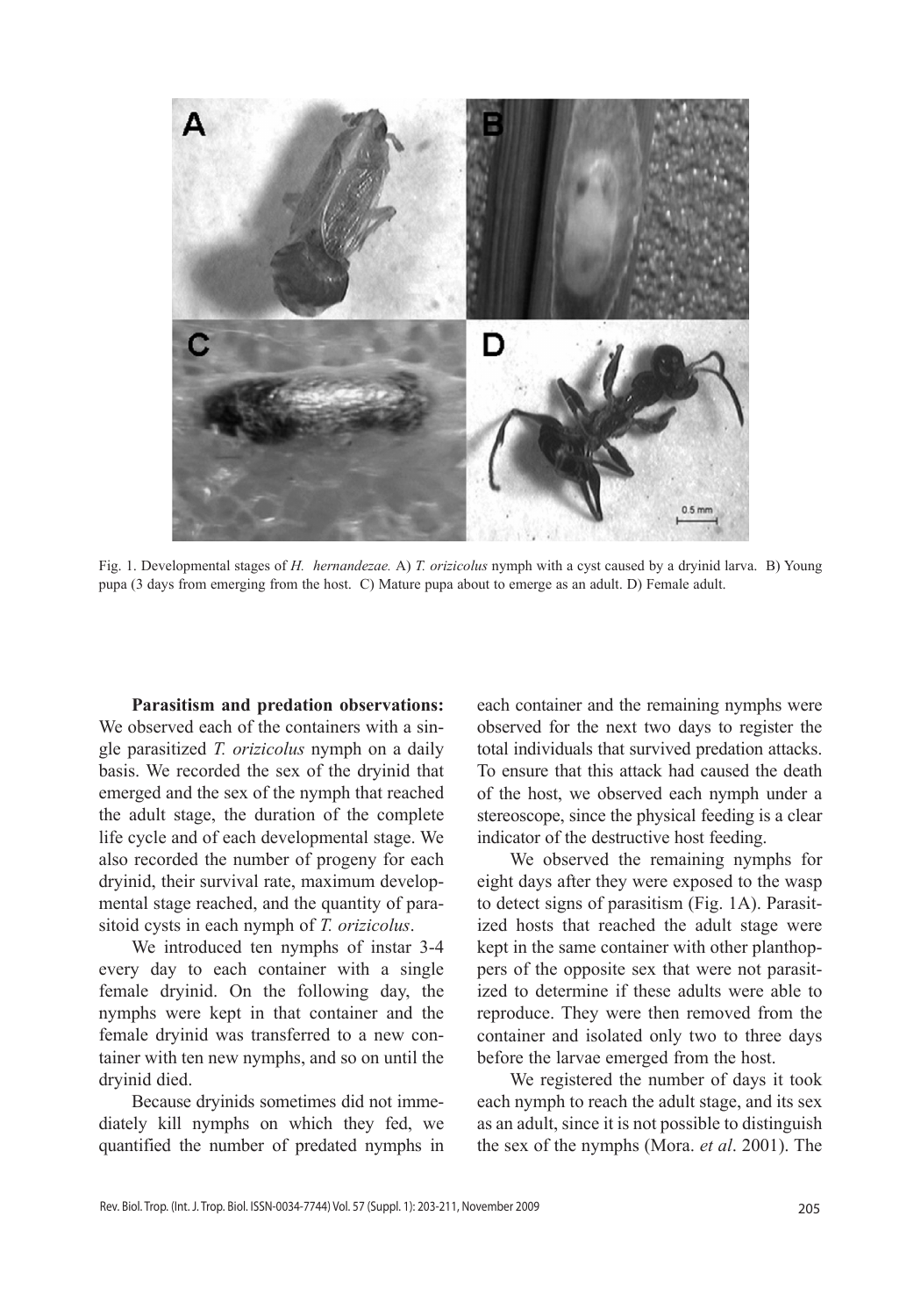age of each parasitoid at the moment it oviposited on the host, the developmental stage the parasitoid reached and whether it caused the death of the host were also recorded. To determine a control sex ratio of *T. orizicolus* using only nymphs that were not in contact with parasitoids, we had to wait for these nymphs to become adults and quantify the number of females and males in 9 rearing cages.

**Statistical Analyses:** To explore differences in the proportions of parasitism, predation and nymphs with no apparent damage according to the age of the dryinid female, we performed Repeated Measure ANOVAS. These proportions were analyzed after being expressed by using an arcosenic transformation (Zar 1996).

To determine if the sex proportion of *T. orizicolus* tends to a 1:1 relation, we performed a Wilcoxon's test for matched pairs. We also explored differences in the sex ratio in potential nymphs in contact with a dryinid with a Chisquare test.

### RESULTS

We found individuals of *T. orizicolus* parasitized by *H. hernandezae* in all three rice fields in the different geographical locations that we visited. All the dryinids collected from the rice fields (N=64) and the progeny that were reared in controlled conditions (N=228) were female, and virgin females in captivity produced fertile female offspring by parthenogenesis.

A total of 228 descendants were obtained from dryinid females over seven generations. Each female produced an average of  $12 \pm 2.2$ offspring of which an average of  $9 \pm 1.56$  individuals reached the adult stage (N=47).

Of the *T. orizicolus* nymphs raised in the insectary, 22 were superparasitized, with two cysts in each individual. In 73% of those that were superparasitized, both larvae emerged from the host to pupate on the rice leaves: only one larva survived in 18% of the cases, no larvae emerged from the host in the remaining 9%.

The duration of most developmental stages of *H. hernandezae* reared in controlled temperature conditions decreased in comparison to those reared in natural conditions. However, the average duration of the adult stage in female dryinids did not vary with respect to the temperature at which were reared in (Table 1).

A total of 1099 nymphs were in contact with 40 female adult dryinids, of which 73,5% of the nymphs were attacked successfully by the dryinid (Fig. 2), and were either parasitized (36.5%) or fed upon (37%). Of the total dryinid larvae, 87% emerged from the nymph host and pupated on the rice leaves, causing the death of the nymph. The remaining 13% died as larvae inside the nymph, and 33% as pupae. Only 54% of the dryinid larvae that produced cysts

*Duration of the developmental stages of* H. hernandezae *in a temperature controlled insectary and in a greenhouse*

| $\mathbf{P}$ |
|--------------|
| 0.00         |
|              |
| 0.02         |
|              |
| 0.18         |
|              |
| 0.00         |
|              |
|              |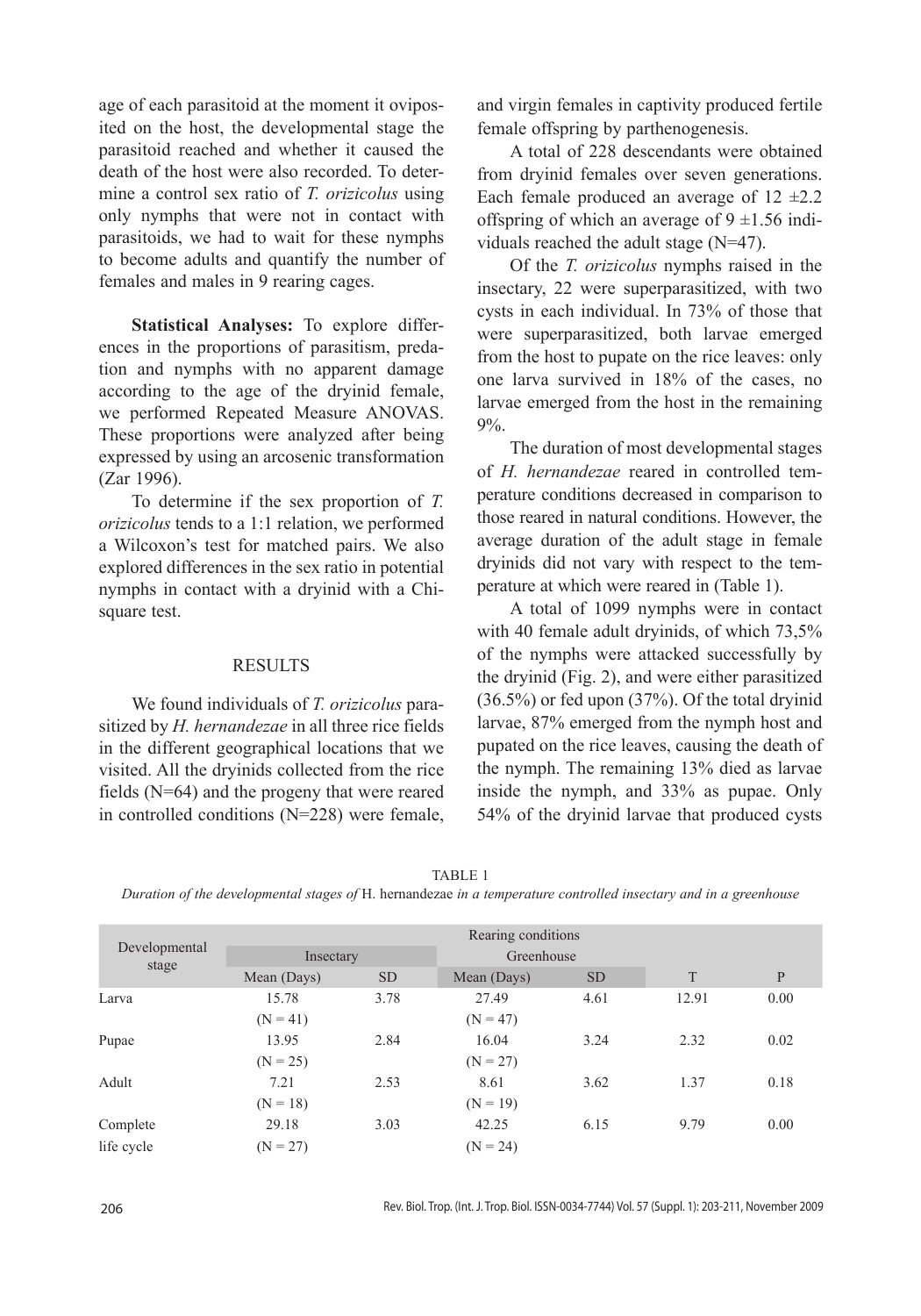were able to emerge from the nymph and reach the adult stage  $(N=407; Fig. 3)$ .

None of the parasitized nymphs that reached the adult stage in contact with other non-parasitized nymphs of the opposite sex was able to reproduce. In contrast, in four cases we obtained progeny from individuals that were exposed to a female dryinid but were not parasitized.

The proportions of parasitized, consumed and unconsumed nymphs did not vary with respect to host age (F=0.008, d.f.=6, *P*>0.05, F=0.0188, d.f.=6, *P*>0.05; F=0.0188, d.f.=6, *P*>0.05 respectively, N=1099; Fig. 4). The proportion of male nymphs was significantly higher than females, 57.44±28.5 vs 45.22±25.85, in rearing cages in which the nymphs had no contact with wasps (T=4.5, d.f.=8, *P*=0.03, N=1063). In contrast, the sex ratio varied in the case of planthoppers that were in contact with a parasitoid during the nymphal stages, the proportion of female adults was 2 for each male that reached adulthood ( $\chi$ 2= 94.88, d.f.=1, N=692, *P*<0.05).

Female nymphs were also more parasitized than male nymphs ( $\chi^2$ =43.61, d.f.=1, *P*=0.001, Fig. 5) and wasps developed more successfully in female host nymphs. Larvae in female hosts were also more successful in emerging from the host to pupate. ( $\chi^2$ =10.57, d.f.=1, *P*=0.001; Fig. 5.), as were pupae in females hosts that moulted into adults ( $\chi^2$ =8.74, d.f.=1, *P*=0.003).



Fig. 2. Percentage of *T. orizicolus* nymphs with signs of parasitism, predation, and undamaged, after a dryinid attack.



Fig. 3. Percentage of individuals of *H. hernandezae* according to the maximum developmental stage reached.



Fig. 4. Percentage of predated, parasitized nymphs, and nymphs with no apparent damage with respect to the age of *H. hernandezae*.



Fig. 5. Percentage of individuals of *H. hernandezae* that pupated and later emerged as adults with respect to the sex of the nymph host.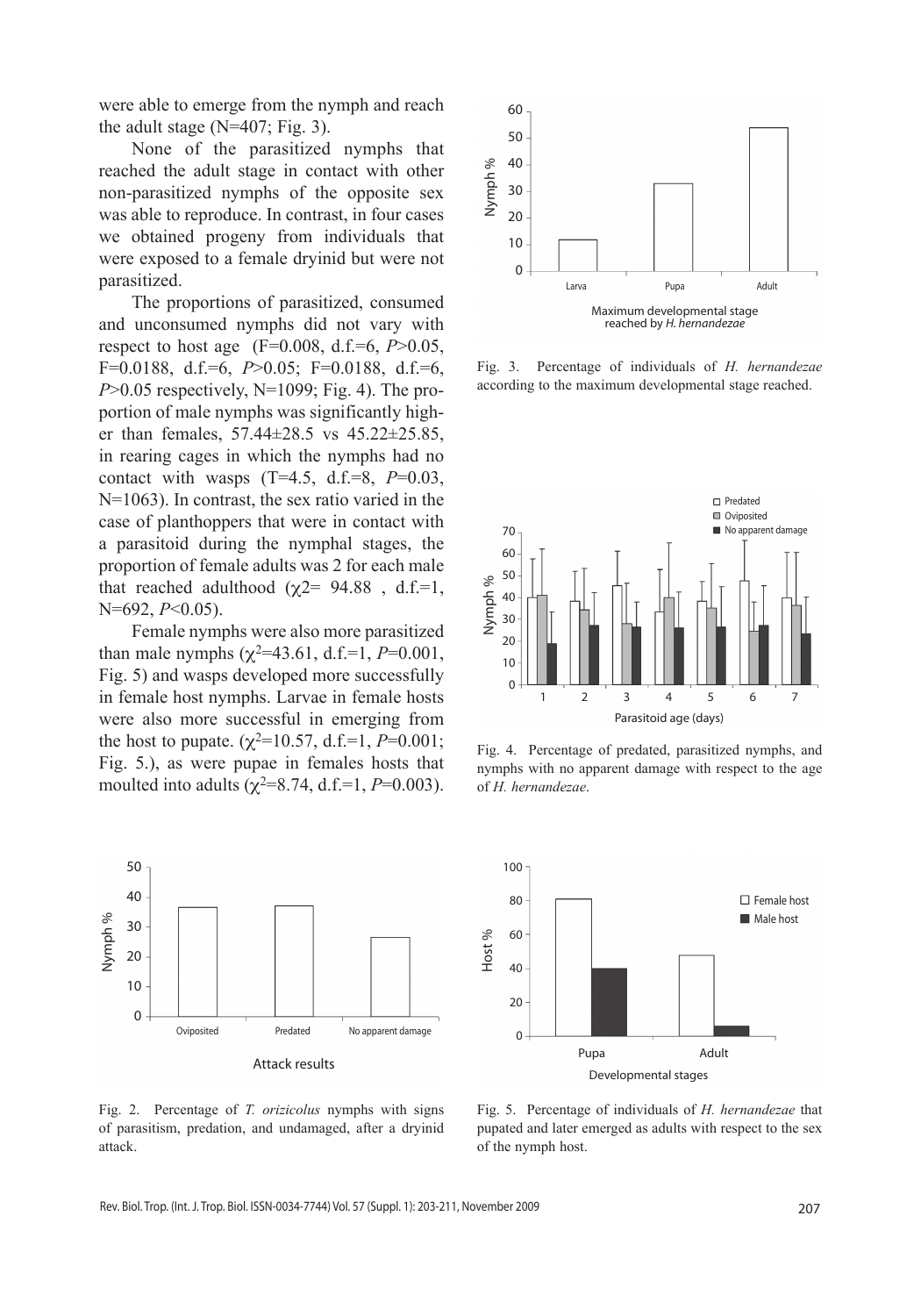Parasitoids that emerged from female hosts (78,8%), were significantly more successful in completing their life cycle than those that emerged from male hosts ( $\chi^2$ =26.06, d.f.=1, *P*=0.00, N=392). The tendency to preferentially attack female nymphs did not vary with parasitoid age  $(\chi^2=11.43, d.f.=8, P=0.178; Fig. 6)$ .



Fig. 6. Percentage of parasitized males and females of *T. orizicolus* in relation to the age of its parasitoid *H. hernandezae*.

### DISCUSSION

The establishment of this dryinid in controlled conditions of temperature and humidity was not only successful but we were able to accelerate the developmental stages to reach the adult stage by using higher temperature conditions. However, these conditions did not alter the duration of the dryinid adult life span or their effectiveness as a control agent and we obtained a stable number of progeny per female during several generations. The number of nymphs attacked for parasitism and predation were similar and the effectiveness of the dryinid as a biological control agent did not change with age.

Even though only about 50% of the dryinid progeny reached the adult stage, 73% of the larvae emerged from the cyst to pupate causing the death of the nymph. These results show the same tendency as previous observations of *Haplogonatopus* larvae leaving their host (Hernández & Belloti 1984, Olmi 1984). None of the nymphs with visible signs of parasitism survived to adulthood even if the parasitoid did not survive enough to pupate outside the nymphal body. This result suggests that the death of the developing larvae caused the death of the nymph.

None of the parasitized nymphs that reached the adult stage while parasitized and had contact with individuals of the opposite sex, was able to reproduce. This could be the result of parasitic castration, which has been observed in other parasitoids (Olmi 1984, Dutt & Giri 1978). A previous study reported the same result with young nymphs of *Pocatello furrier* that were parasitized by *Haplogonatopus apicalis*, which were also unable to reproduce (Kitamura 1988). Thus, another advantage of *Haplogonatopus hernandezae* as a biological control agent is that the dryinid larvae will stop its host nymph from reproducing and cause its death.

 The proportion of parasitized, predated and undamaged nymphs did not vary with respect to the age of the adult female of *H. hernandezae*. This contrasts with another study (Sahragard *et al*., 1991) which indicated that the number of individuals fed upon increased as the dryinid *Dicondylus indianus* became older and the number of hosts parasitized decreased.

The proportion of male and female *Tagosodes orizicolus* being parasitized also remained similar with dryinid age. However, we observed a bias towards more female nymphs than male nymphs being parasitized throughout the adult life of the dryinid female. This bias towards females indicates a higher predation of male nymphs and the use of female nymphs as hosts for the dryinid progeny. Visual differentiation of sex in *T. orizicolus* nymphs is not possible until the fifth nymphal instar, but there is a sexual dimorphism in size (Mora *et al*. 2001). Adult females are larger and therefore female nymphs may also be larger than male nymphs. For a female dryinid, to oviposit in a smaller host could have a negative effect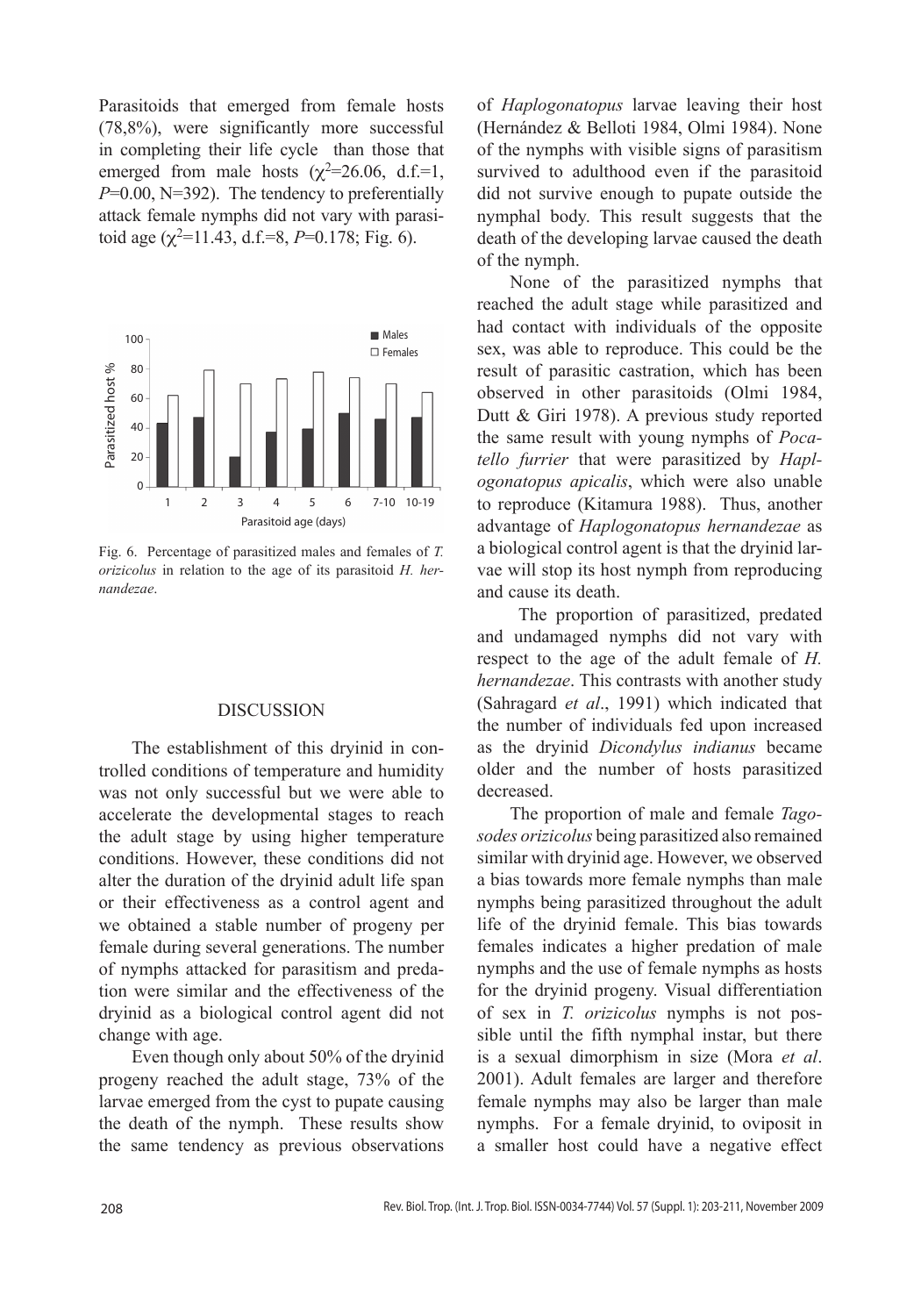on the developmental success of the progeny. Also, to feed from a small host could represent less energetic cost with respect to the capture, paralysis and host handling (Mora-Kepfer & Espinoza, unpublished). Female *H. hernandezae* feed from the thorax or abdomen causing death of the nymph by destructive host feeding. However, they do not consume the entire host (Mora-Kepfer, pers. obs.).

Our results also reveal that dryinid larvae that developed inside female nymphs were more successful in reaching the adult stage than those developing in male nymphs. Adult female *T. orizicolus* live an average of 31.1 days, while adult males live only an average of 14.6 days (Gómez-Sousa & Kamara 1980). Due to the shorter lifespan of males, dryinid larvae may not have enough time to develop and leave the nymph host to pupate.Since a dryinid larva can take up to 27 days to develop inside the host and emerge to pupate, ovipositing in third or fourth instar female nymphs would assure that a larvae will have enough time to develop and also cause the death of the nymph.

Future studies in rice fields are needed to confirm these findings in natural conditions. The relatively low number of *H. hernandezae*  individuals found in rice fields may be due to the constant application of insecticides to control *T. orizicolus* populations. However, adult females and parasitized nymphs had a wide distribution, as they were found in every rice field that we visited. One essential aspect to further investigate in rice fields is the possible effect of hyperparasitoids attacking native populations of *H. hernandezae*.

In summary, our results support the feasibility of *H. hernandezae* as a biological control agent of *T. orizicolus*. Reproduction by parthenogenesis of this dryinid is also advantageous for rearing in captivity, as it eliminates possible problems regarding courtship, successful mating and sex ratios that many parasitoids suffer in massive rearing conditions (Ode & Heinz 2002) Another advantage of using *H. hernandezae* is the elimination of all the problems associated with the introduction of exotic species, their success in establishing themselves

and possible interference with other insect species, since this dryinid is a native species in Costa Rica, (Jervis & Kidd 1996).

## ACKNOWLEDGMENTS

We thank Cynthia Barboza, Rebeca Mora, Miguel Muñoz and Erwin Gamboa for their help in the collection of field colonies and mantaining the planthopper and dryinid colonies kept in the insectary. We thank Carlos García-Robledo for statistical assistance. We also express our gratitude to Paul Hanson, William Eberhard, Massimo Olmi and Keith Waddington for reviewing and improving this manuscript.

#### **RESUMEN**

En un insectario en condiciones controladas analizamos los efectos de depredación y parasitismo del dryinido *Haplogonatopus hernandezae*, enemigo natural del vector del virus de la hoja blanca *Tagosodes orizicolus*. Nuestros resultados indican que la proporción de depredación y parasitismo es estable a lo largo de la vida del dryinido lo cual favorece un control continuo eliminando 73% de la plaga (N = 1 099). De un total de 324 ninfas de *T. orizicolus* parasitadas, las hembras fueron más parasitadas que los machos y las larvas del dryinido se lograron desarrollar exitosamente a partir de ninfas hembra en contraste con las ninfas macho. Encontramos una mayor proporción de machos en comparación con las hembras en las jaulas de *T. orizicolus* en que las ninfas no tuvieron ningún contacto con hembras del dryinido  $(57.44 \pm 28.5 \text{ vs. } 45.22 \pm 25.85)$ . Al contrario, cuando las ninfas estuvieron en contacto con las hembras del dryinido, la proporción de sexos fue de dos hembras por cada macho. Este resultado indica que las hembras del dryinido prefieren ovipositar en las hembras de *T. orizicolus* y alimentarse de las ninfas macho. La reproducción por partenogénesis, aceleración de las etapas de desarrollo en condiciones controladas, y la eficiencia como parasitoide y depredador de este dryinido indican su efectividad como agente de control biológico de *T. orizicolus*.

**Palabras clave**: arroz, control biológico, depredador, *Haplogonatopus hernandezae*, parasitoide, *Tagosodes orizicolus*.

#### REFERENCES

Calvert, L. & L.A. Reyes. 1999. Manejo del complejo "Sogata-Virus de la Hoja Blanca" en el cultivo del arroz. CIAT-FEDEARROZ.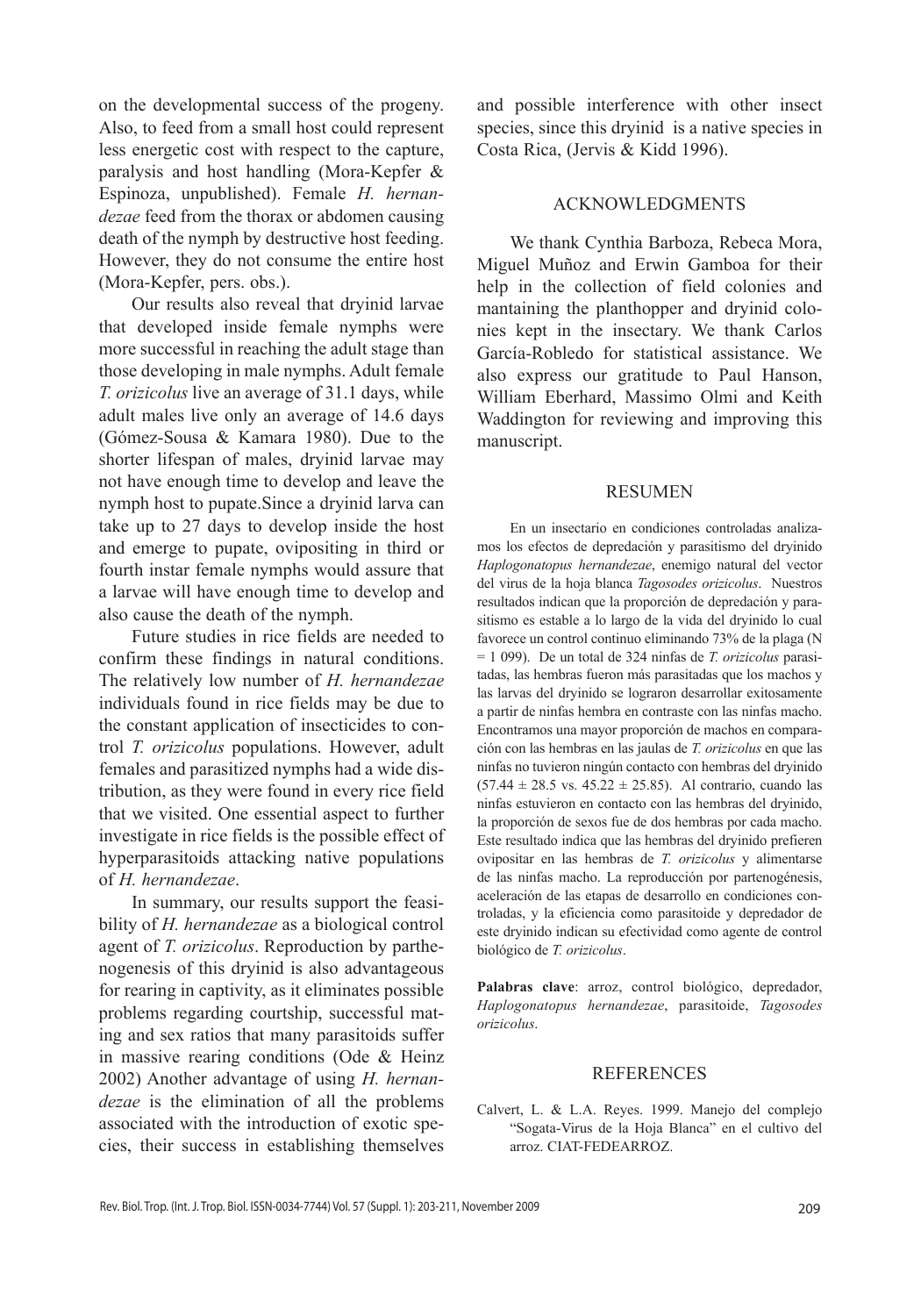- Chandra, G. 1980a. Dryinid parasitoids of rice planthoppers and planthoppers in the Philippines. I. Taxonomy and bionomics. Acta Oecol. Appl*.* 1: 161-172.
- Chandra, G. 1980b. Dryinid parasitoids of rice planthoppers and planthoppers in the Philippines. II. Rearing techniques. Entomophaga 25: 187-192.
- Chua, T.H. & V.A. Dyck. 1982. Assessment of *Pseudogonatopus flavifemur* E. & H. (Dryinidae: Hymenoptera) as a biocontrol agent of the rice brown planthopper. Proc. Int. Conf. in Tropics 253-265.
- Corbett, J.R. 1974. The biochemical mode of action of pesticides. Academic, New York. In R.F. Denno and C. J: Perfect. (Ed). Planthoppers, their ecology and management. Chapman and Hall, New York, USA.
- Dutt, N. & P. Giri. 1978. A dryinid parasite of brown planthopper of paddy, *Nilaparvata lugens* Stal (Homoptera: Delphacidae). Sci. & Cult. 44: 3, 127-128.
- Everett, T. 1969. Hoja blanca, p. 361-377 *In* K. Maramorosch (ed.). Viruses, vectors andvegetation. John Wiley and Sons, USA.
- Gallagher, K.D., P.E. Kenmore & K. Sogawa. 1994. Judicial use of insecticides deter planthopper outbreaks and extend the life of resistant varieties in Southeast Asian Rice, p. 599-614 *In* R.F. Denno & J.T. Perfect (eds.). Planthoppers: Their ecology and Management. Chapman and Hall, New York, USA.
- Gómez-Sousa, J. & F. Kamara. 1980. Determinación de algunos parámetros en la biología de *Sogatodes orizicola* (Muir). Centro Agrícola 7: 13-20.
- Heinrichs, E.A. 1994. Impact of insecticides on the resistance and resurgence of rice planthoppers, p. 571-598. *In* R.F. Denno & C.J. Perfect. (eds.). Planthoppers: their ecology and management. Chapman and Hall, New York, USA.
- Hernández M.P. & A. Belloti. 1984. Ciclos de vida y hábitos de *Haplogonatopus hernadezae* Olmi (Hymenoptera: Dryinidae) controlador natural del delfácidos del arroz *Sogatodes orizicola* (Muir). Rev. Colombiana Ent. 10: 3-8.
- Jervis, M. & N.A.C. Kidd. 1996. Insect Natural Enemies. Practical approaches to their study and evaluation. Chapman and Hall, London, England.
- Kitamura, K. 1988. Comparative studies on the biology of dryinid wasps in Japan. 5) Development and

reproductive capacity of hosts attacked by *Haplogonatopus apicalis* (Hymenoptera, Dryinidae) and the development of progenies of parasites in their hosts. Kontyû. 56: 659-666

- Johanowicz, D.L & M.A. Hoy. 1998. The manipulation of arthropod reproduction by *Wolbachia* endosimbionts. Fla. Entomol. 81: 310-317.
- Mattenson, P.C. 2000. Insect pest management in tropical Asian irrigated rice. Annu. Rev. Entomol. 45: 549- 574.
- Mattenson, P.C., K.D. Gallagher & P.E. Kenmore. 1994. Extension of integrated pest management for planthoppers in Asian irrigated rice: Empowering the user, p. 656-685. *In* R.F. Denno and C.J. Perfect. (eds). Planthoppers, their ecology and management. Chapman and Hall, Col., New York, USA.
- Meneses, R., A. Gutiérrez, G. Antigua, J. Gómez & F. Correa. 1998. Guía para el Manejo Integrado de Plagas del Arroz. IIA-CIAT-FLAR.
- Mora, R., A. Retana & A.M. Espinoza. 2001. External morphology of *Tagosodes orizicolus* (Homoptera: Delphacidae) revealed by scanning electron microscopy. Ann. Entomol. Soc. Am. 94: 438-448.
- Mora R., J.E. Ibarra & A.M. Espinoza. 2007. A reliable bioassay procedure to evaluate *per os* toxicity of *Bacillus thurigiensis* strains against the rice delphacid *Tagosodes orizicolus* Muir (Homoptera: Delphacidae). Rev. Biol. Trop. 55: 373-383.
- Morales, F.J. & A. Niessen. 1985. Rice hoja blanca virus. Description of plant viruses. No. 299. Commonwealth Mycological Institute/ Association of Applied Biologists, Kew Surrey, England.
- Ode, P.J. & K.M. Heinz. 2002. Host-size-dependent sex ratio theory and improving mass-reared parasitoid sex ratios. Biol. Control. 24: 31-41.
- Olmi, M. 1984. A Revision of the Dryinidae (Hymenoptera). Memoirs of the American Entomological Institute. 37: 1-1913.
- Olmi , M. 1995. Dryinidae, p. 493-503. *In* P.E. Hanson & I.D. Gauld (eds.). The Hymenoptera of Costa Rica. Oxford University, Oxford, England.
- Peñaranda, V.H., L.A. Reyes, R. Perafán, I. Devia, & P. Hernández. 1999. Manejo integrado de sogata (*Tagosodes orizicolus*) Muir en el cultivo de arroz